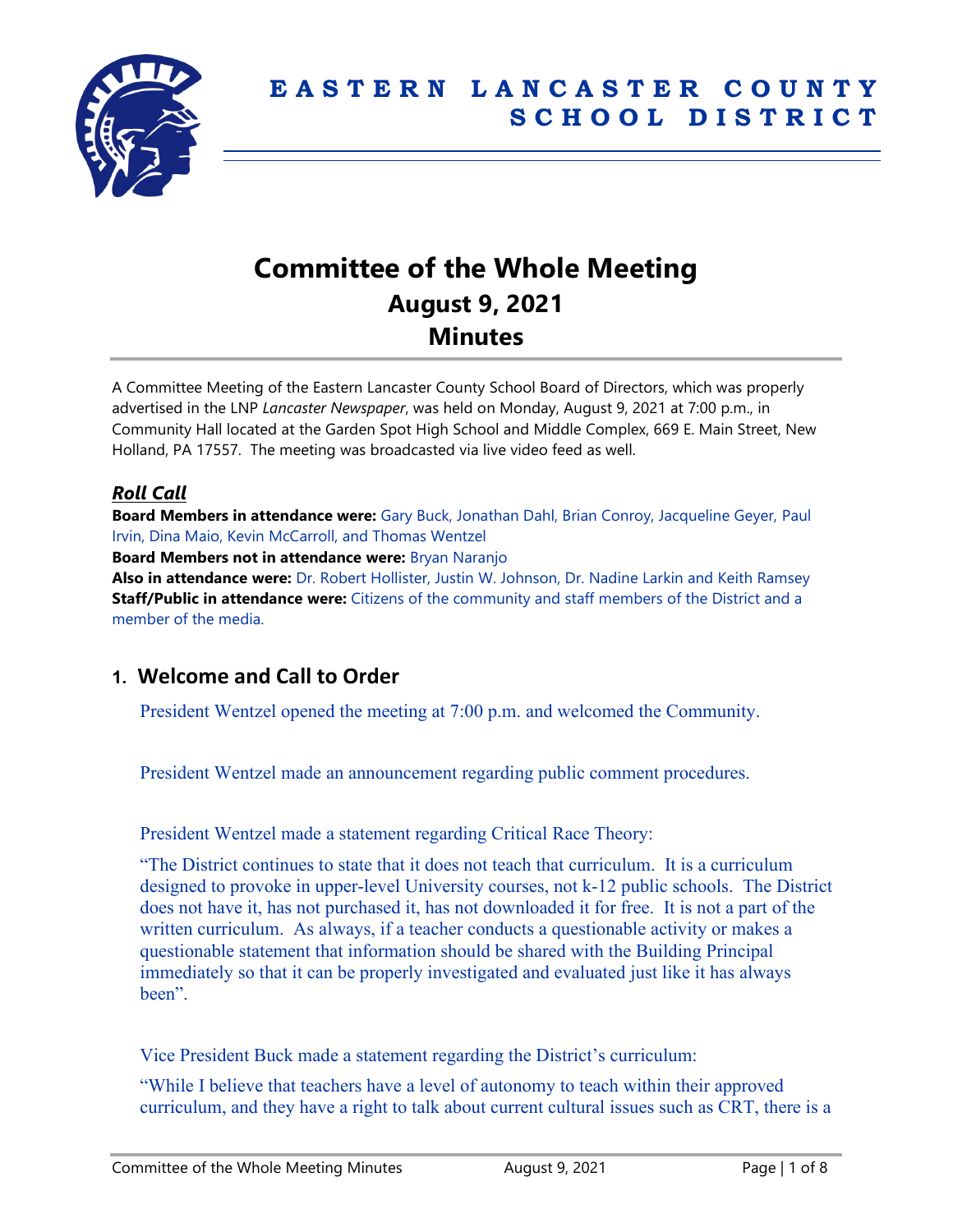difference between teaching about them as world view, and teaching any of them as the proper and true worldview. It is not the job of our district to indoctrinate any children into a specific worldview. We don't force students to join a specific religion, and so we should not set ourselves up to be an institution of double standards. Our learners must be educated, but they must be free-thinkers to choose their own paths. They should not be shoved onto paths, but I do believe they should be shown them so they can make informed decisions for themselves. My encouragement to educators would be that they not teach CRT, or any other worldview, as an absolute truth in the classroom."

Mr. Wentzel announced several modifications to the agenda moving the Approval of the Personnel Report prior to Citizens Comments.

# **2. Moment of Silence/Reflection - Pledge of Allegiance**

President Wentzel led in a silent mediation and the Pledge of Allegiance.

# **3. Special Presentation - Superintendent Search Services, Lancaster-Lebanon IU13, Brian Barnhart, Executive Director & Flip Steinour, Assistant to the Executive Director – COO**

Dr. Brian Barnhart, Executive Director of Lancaster Lebanon IU13 and Dr. Matt Stem, Assistant Director presented the IU13's Superintendent Search Services to the Board. Dr. Mr. Barnhart thanked the Administration and thanked Mr. Irvin for serving on the IU13 Board. Dr. Barnhart reviewed the services that the IU13 provided to school district's in their Superintendent Search and proposed a schedule for a January 2022 appointment for a start in March or July 1st.

# **4. Approve Personnel Report**

Mrs. Heather Schrantz, Principal of Blue Ball Elementary introduced Jennica Zook as the new Elementary Teacher at Blue Ball Elementary for the 2021-2022 school year.

Mr. Timothy Moll, Principal of Brecknock Elementary introduced Nash Helsel as the incoming Elementary Music Teacher at Brecknock for the 2021-2022 school year.

Mr. Irvin made a motion to approve the personnel report. It was seconded by Mr. Conroy. **The motion was approved. (8-0; 1 absent)**

Dr. Hollister congratulated and welcomed the new teachers.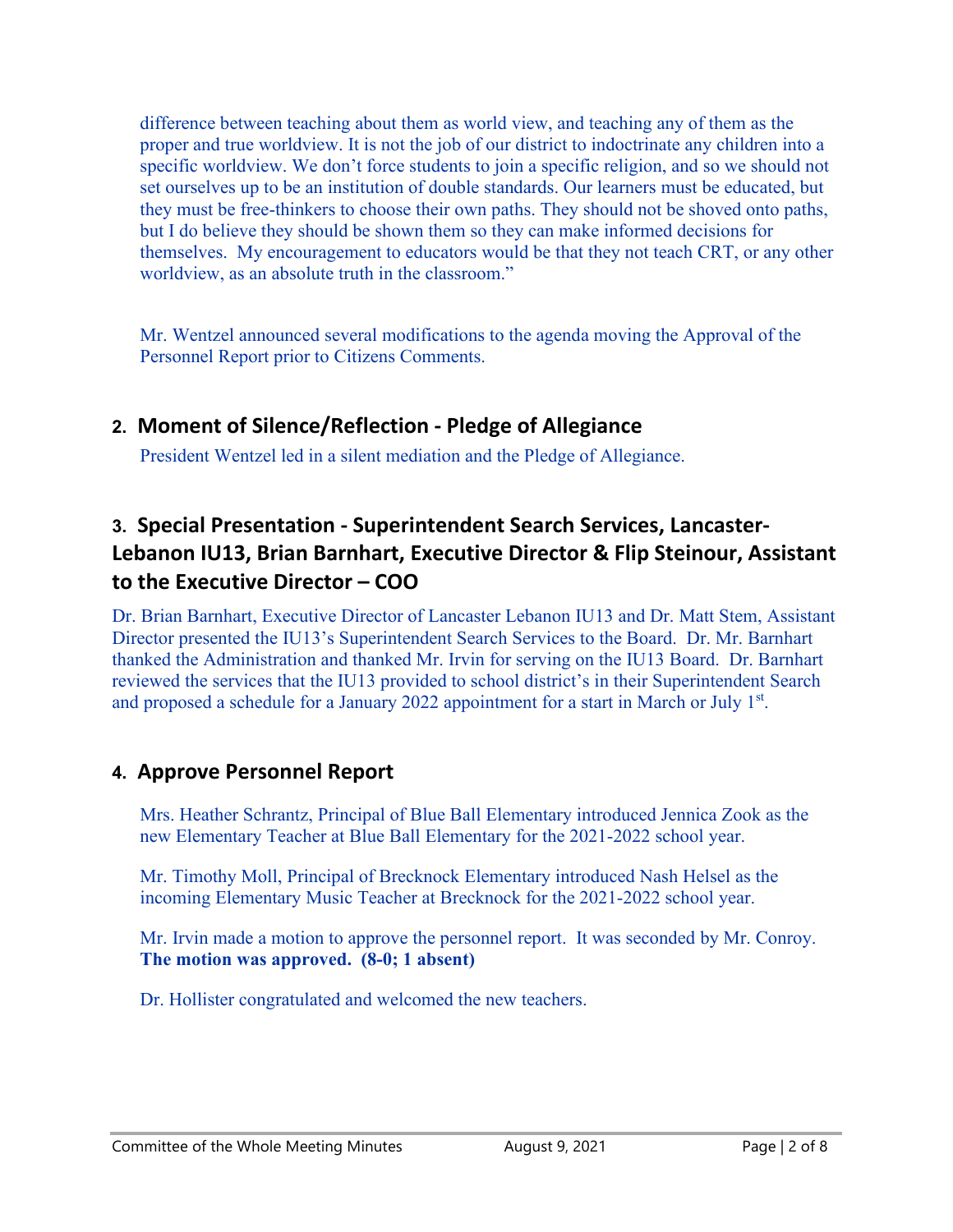# **5. Citizens of the District Comments**

The Board encourages citizens of the district to come before the Board to present their petitions, inquiries, or other communications of interest. The Board invites public (Citizens of the District) to comment on any topic that is within the Board's jurisdiction. As outlined in Board Policy 903, the Board requires that public participants be residents or taxpayers of this district.

Due to the virtual aspect of the Board meeting, the Board is requesting if you wish to provide public comment during the virtual board meeting, you should sign-up to do so by completing the online form prior to the meeting.

[PUBLIC COMMENT SIGN-UP FORM](https://forms.gle/zDXXoX8rZQUxt1Ap6) (Please use this form only if you are not attending the meeting in person.)

*Public comments will be read aloud during the public comment section of the agenda.*

Thank you.

SUBMITTED COMMENTS (VIA PUBLIC COMMENT SIGN-UP FORM):

### Ashley Stoltzfus, 160 Skyline Drive New Holland Pa 17557

Good evening. Thank you for your service to our community and school. Question for you all. Do you know when your child is having a good day, is extra tired, or a little stressed? If I spent a day with your child I couldn't pick up on those little signs because I do not know your child. Nor do you know mine. We as parents are given the job of raising our children and are their BEST advocates. The Government was put in place to govern the people NOT raise our children. Its August of 2021 cases are down and we are seeing that children are not the prime target for this virus. We have family at a private school and they did not social distance and did not mask. Their attendance for this past year was higher than it has been in the past 3 years. Something is not adding up. If Covid is as bad as they say. This should not be the case. We are robbing our children of a normal school year. A case study involving 25,000 students was done in Germany of students wearing masks. 68% of the students had some kind of physical or psychological issue. 53 % had headaches 50% had trouble concentrating %37 increased drowsiness 42% malaise 1/3 had shortness of breath and 1/4 dizziness. My child struggles with mild asthma and she gets belly aches and struggles to breathe while wearing a mask. These statistics should show us the mask is causing other issues that are more troublesome. I am somewhat of a germaphobe and seeing someone touch their mask while out and about grosses me out... i think of all those germs he is spreading. Our children are for sure touching their masks ALL the time. How many MORE germs are we actually spreading with the mask. A group in Florida did a study on the bacteria on a mask that was worn for 5 to 8 hours. The analysis detected 11 alarmingly dangerous pathogens. Including pneumonia, tuberculosis, meningitis,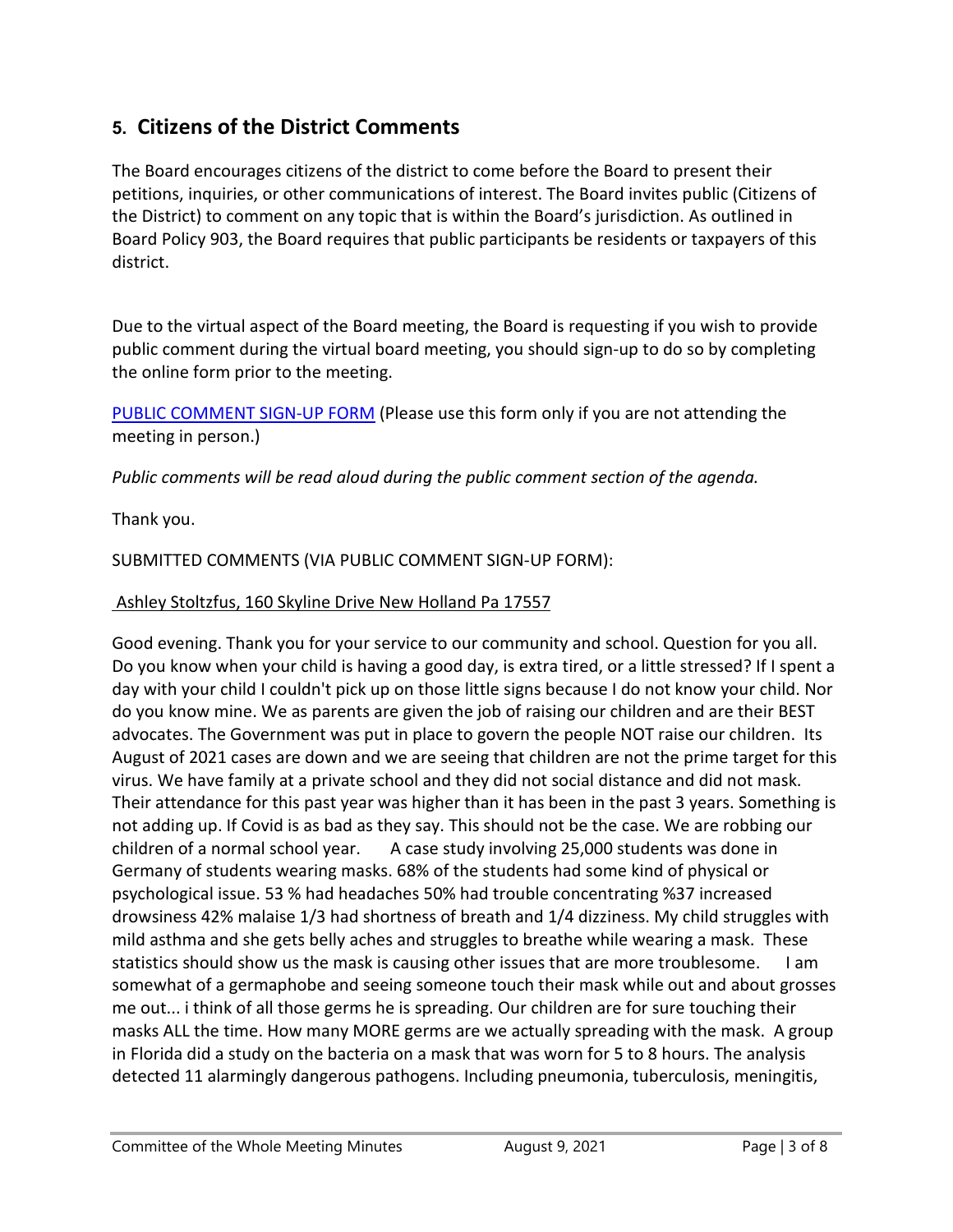lyme, and diphtheria to name a few. Following CDCs guidelines this spring my children were required to" mask up" during OUTDOOR soccer games. This felt like child abuse to me!!! Can we please stand up for our children! IF you are a teacher and want to wear a mask. OK. If you are a parent and want your child to wear a mask. OK. If Myself as a parent choose not to mask my child. OK. Freedom of choice is what our country has been founded on. I am asking that the mask mandate be lifted for our school and let the parents choose what is BEST for their child. I am asking for a normal school year where our children can live, thrive and learn. The Government has NO place in our family decisions!!! Thank you for your time and service to the next generation!

# **COMMENTS** (IN-PERSON):

### Chris Buck, 1181 Sheep Hill Road, East Earl, PA

Mr. Buck thanked the Board for their statements regarding Critical Race Theory and presented his comments and concerns regarding Critical Race Theory. He also presented his concerns about the development of the Health and Safety plan. He thanked the Board.

#### Rhonda Noel, 105 Dogwood Drive, Narvon, PA 17555

Ms. Noel presented her concerns regarding Critical Race Theory curriculum and with masking of children.

#### Priscilla Eberly, 1174 E. Pieffer Hill Road, Stevens, PA 17578

Ms. Eberly presented her concerns with masking wearing and an issue with a comment made by a teacher the previous year. She also commented on the Health and Safety plan regarding the CDC recommendations.

#### Dave Horst, 1186 East Earl Road, East Earl, PA

Mr. Horst commented on the statistics of COVID-19 virus and also presented his concerns about a comment made by a teacher in a class the previous year.

#### Jacinda Martin, 170 S. Paul Forge Road, Narvon, PA 17555

Ms. Martin commented on the ESSR Health and Safety Plan, the CDC masking recommendations and her concerns with mask wearing on bus transportation. She also presented her concerns regarding only cold water being available in the classrooms for handwashing, the provided wipes having mold on them, the isolation and mental health issues with quarantining of children.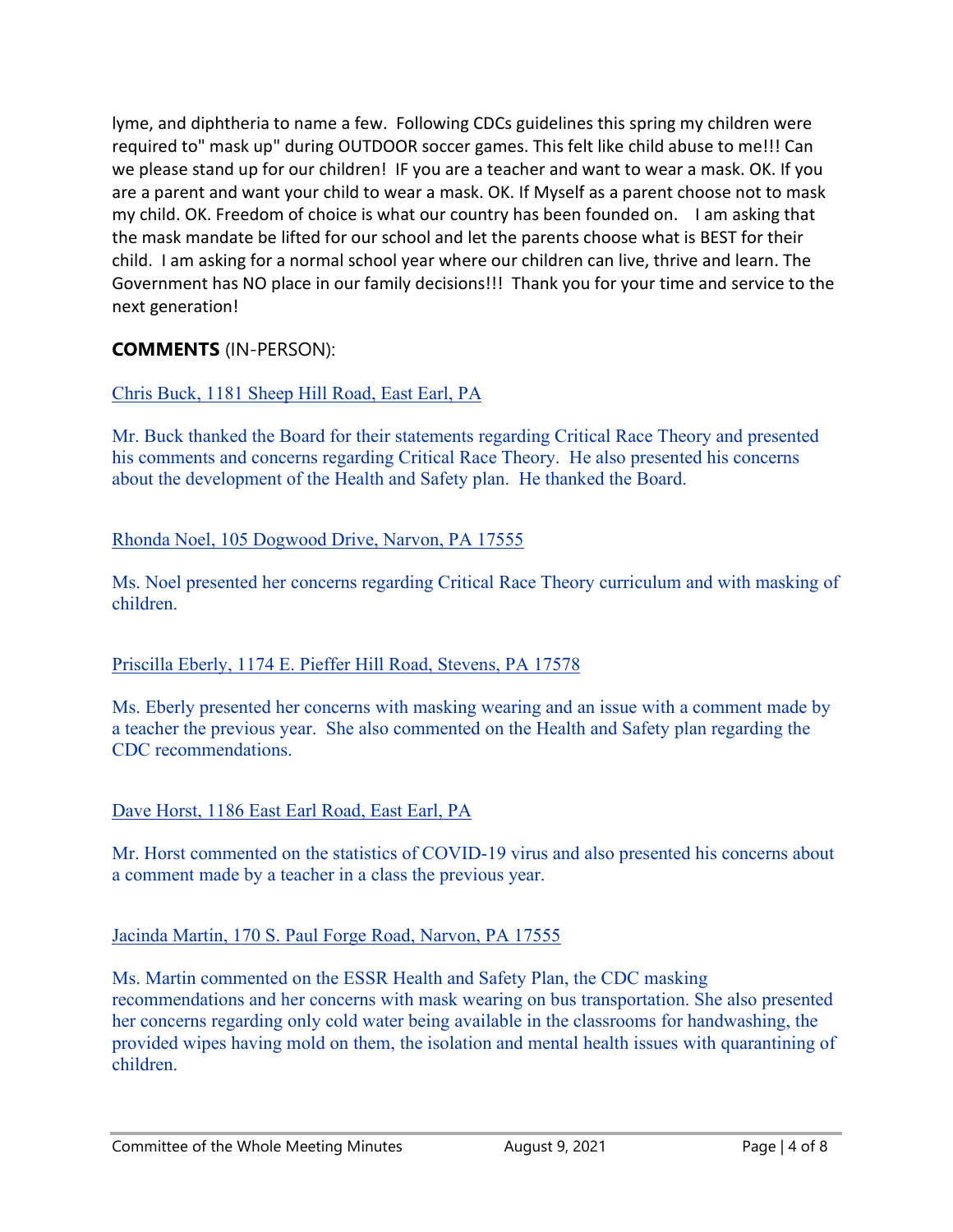#### Diane Boone, 729 Pleasant Drive, New Holland, PA 17557

Ms. Boone reviewed and read the Sunshine Law regarding public participation and read the oath of the School Board members. She requested the Board to have a parent forum for parents to be able to ask question of the Board.

#### Steve Hurst, 209 Jared Way, New Holland, PA 17557

Mr. Horst presented his concerns with mask wearing on school buses and buildings and contract tracing.

#### Mike Bojako, 569 Red Run Road, East Earl, PA 17519

Mr. Bojako presented his concerns regarding mask wearing and vaccinations.

#### Carter Bojako, 569 Red Run Road, East Earl, PA

Mr. Bojako presented his concern regarding mask wearing and requested masks be optional for the upcoming school year.

#### Bryant Glick, 213 Sycamore Lane, New Holland 17557

Mr. Glick said a prayer.

#### Paula Matter, 472 Daisy Drive, New Holland, PA 17557

Mrs. Matters thanked the Board and provided comments regarding the Superintendent search and thanked Dr. Hollister for all that he had done for the District. She also commented on Critical Race Theory and presented concerns about mask wearing.

#### Tony Bellini, 124 Shalom Drive, Denver, PA 17517

Mr. Bellini commented on Critical Race Theory and presented his concerns with mask wearing.

#### Jeremy Weaver, 720 Walnut Street, New Holland, PA

Mr. Weaver requested the Board to not mandate mask wearing for the upcoming school year and thanked the Board for all that they do.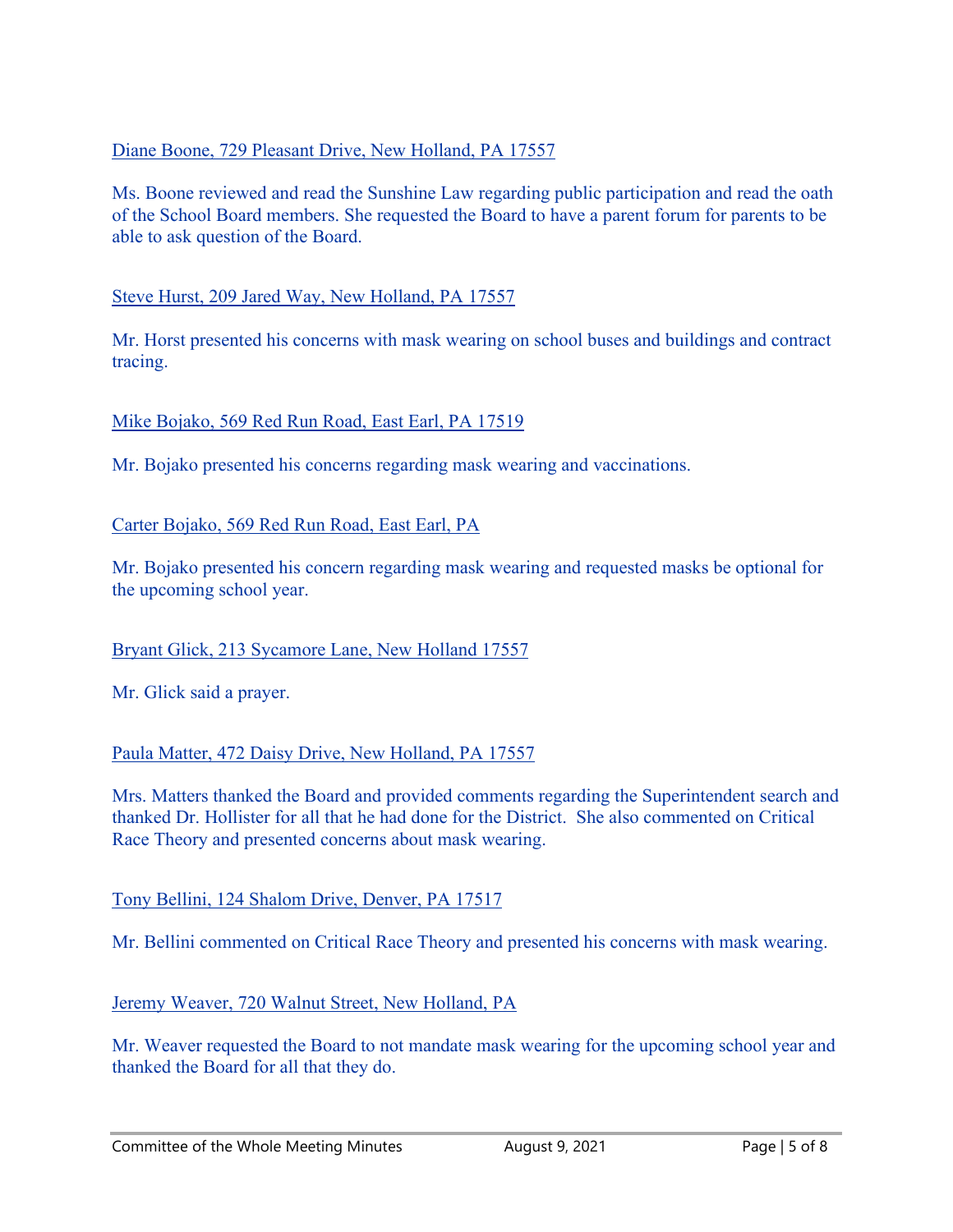# **6. Property and Services**

#### **6.a. Action Items:**

#### **6.a.a. Action Item - Approval of Bus Drivers (Public and Nonpublic) and Bus Assistants for the 2021-22 School Year**

The list will be provided at the August 16th Board Meeting

Mr. Ramsey requested the Board to approve the Bus Drivers (Public and Nonpublic) and Bus Assistants for the 2021-22 School Year at the upcoming Board meeting. He noted that the finalized list of drivers would be provided with the agenda at the upcoming meeting.

#### **6.a.b. Action Item - Authorize the Chief of Finance and Operations to sign the Non-Public Transportation Contracts for 2021-22**

The cost per student will increase by 1.4% based on the cost index. The total cost may vary depending on number of students transported.

Mr. Ramsey requested the Board to approve the authorization of him, the Chief of Finance and Operations to sign the Non-Public Transportation Contracts for 2021-22 at the upcoming Board meeting. He noted that the increase cost per student was based on the 1.4% increase of the cost index.

#### **6.b. Information Items:**

#### **6.b.a. Track and Turf Project Update**

Mr. Ramsey updated the Board on the track and turf field project, indicating that the turf for the field was to be shipped on Friday and deliver on Monday. He also indicated that even with the adjustments needed for the track, they had already put down the asphalt as indicated on the bid.

Mr. Ramsey updated the Board regarding the replacement of the perimeter fence around the track and field, noting that the District would like to move ahead with the project. He also noted that the cost was \$20,000 with a 10-week lead time which would have the project completed later in the fall.

# **7. Program**

#### **7.a. Action Items:**

**7.a.a. Action Item - Approval of Revised Eastern Lancaster County School District ARP ESSER Health and Safety Plan 21- 22 SY**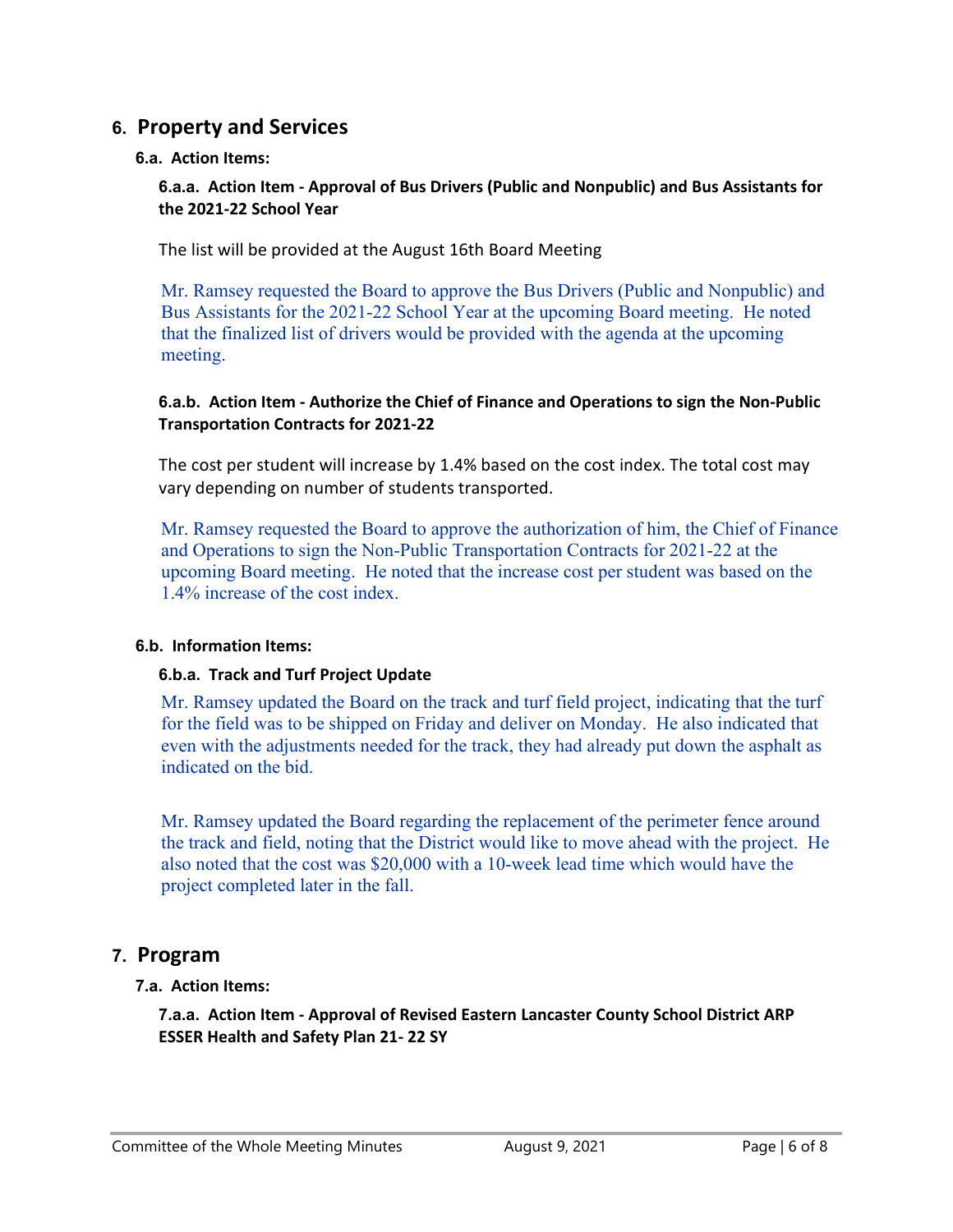Dr. Larkin presented the Board with a revised ARP ESSER Health and Safety Plan for the 2021-2022 school year based upon the concerns of the community and discussions from the Board. She noted the plan now specified that masked would be required on school busses because they were considered public transportation and the District would be unable to have mitigation strategies in place. She also indicated that mask wearing would be optional in the buildings. Dr. Larkin noted that the District would continue to monitor local statistics and to help mitigation efforts.

The Board and Administration discussed the lunch protocol for the upcoming school year.

The Board and Administration discussed masking on busses and whether or not maskwearing should be required on busses. They also discussed whether or not contract tracking procedures should be put in place for the upcoming school year.

The Board and Administration discussed the process for updating the Health and Safety Plan, surveying the Community, and clarification of responsibility for bus transportation protocols.

Mr. Conroy made a motion to modify Section E., contract tracing, be removed from the Health and Safety plan so that the Board could vote on the plan at next week's Board meeting. It was seconded by Mr. Buck. **The motion was rescinded.** 

The Board and Administration discussed the need for including the contract tracing and bus mask wearing on the Community survey and discussed creating a subcommittee that would review the survey results and Health and Safety Plans and come back to the Board with recommendations. Mr. Conroy, Mr. Buck, and Mr. Wentzel would be on the subcommittee.

#### **7.b. Information Items:**

### **8. Management**

#### **8.a. Action Items: None**

#### **8.b. Information Items: None**

Dr. Hollister commented that he was very pleased with the transition of Mr. Walsh and Mr. White and thanked Mr. Walsh for his commitment to the District and what he is doing for the **District**